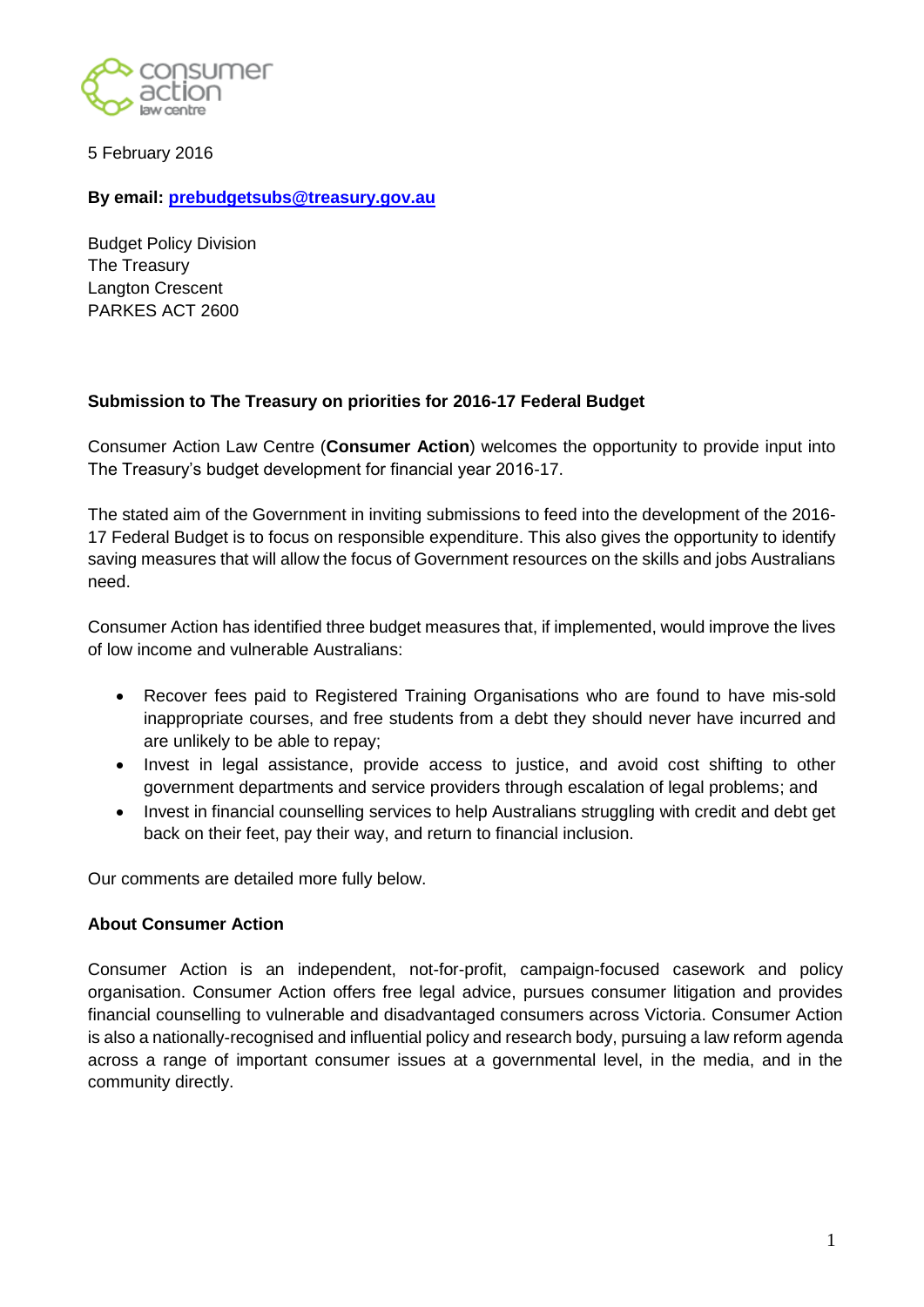# **1. VET FEE-HELP Loans**

## **The opportunity**

Consumer Action has been a leading advocate for Australians who have been mis-sold Vocational Education and Training (VET) courses attached to a Commonwealth supported VET FEE-HELP loan. Mis-selling could be the result of, or be aligned to: unfair contracts, poor quality and unsuitable courses, aggressive marketing tactics (such as the harvesting of job-seeker details) or excessively high costs.

Upon enrolling a consumer in a VET-FEE HELP loan, Registered Training Organisations (**RTOs**) were provided by the Commonwealth with the full amount of the course (and therefore the loan) upon the end of the census date after enrolment. This situation has changed as of 1 January 2016.

Our casework shows that the monetary cost of popularly sold Diploma and Double Diploma courses have widely led to VET FEE-HELP debts of in excess of twenty thousand dollars.

The enrolment practices, widely reported in the media, of many VET providers and third-party brokers have targeted the most vulnerable in society, including people with disabilities, migrants with limited or no English language skills, and job-seekers.

The statistics for enrolments for VET FEE-HELP backed courses between 2011 and 2014 in Figure 1 show the explosion in enrolments during this time:

### **Figure 1**

| Mode of Attendance | 2011   | 2012   | 2013    | 2014    |
|--------------------|--------|--------|---------|---------|
| Internal           | 24.253 | 32.748 | 54.432  | 97.845  |
| External           | 13.669 | 20.222 | 45.042  | 101.389 |
| Multi-modal        | 2.729  | 4.625  | 7.648   | 17.720  |
| Employer based     | 113    | 84     | 489     | 316     |
| <b>TOTAL</b>       | 40.764 | 57,679 | 107,611 | 217,270 |

*Source: Department of Education and Training*

The VET FEE-HELP cases that Consumer Action's legal practice has been involved in has involved the mis-selling of primarily online courses. These are referred to as "external" in the figures provided by the Department of Education and Training (**the Department**).

According to the Department, based on the "3-year completion rates", only 7% of "external" students enrolled in 2012 had completed their courses by 2014. Most Diplomas are designed to take between six to twelve months to complete. In 2013, the 3-year completion rate for these courses was also 7%.

Commonwealth expenditure on the VET FEE-HELP loan scheme increased substantially between 2011 and 2014, following the trajectory of enrolments. The total expenditure on VET-FEE HELP assistance over this period is shown below in Figure 2:

### **Figure 2**

| 2011<br>2013<br>2012<br>2014<br><b>TOTAL</b><br>\$205,270,858<br>\$699,242,617<br>\$1,757,304,188<br>\$324,617,430 | $\sim$ | _____<br>____ |  |  |
|--------------------------------------------------------------------------------------------------------------------|--------|---------------|--|--|
|                                                                                                                    |        |               |  |  |
|                                                                                                                    |        |               |  |  |

*Source: Department of Education and Training*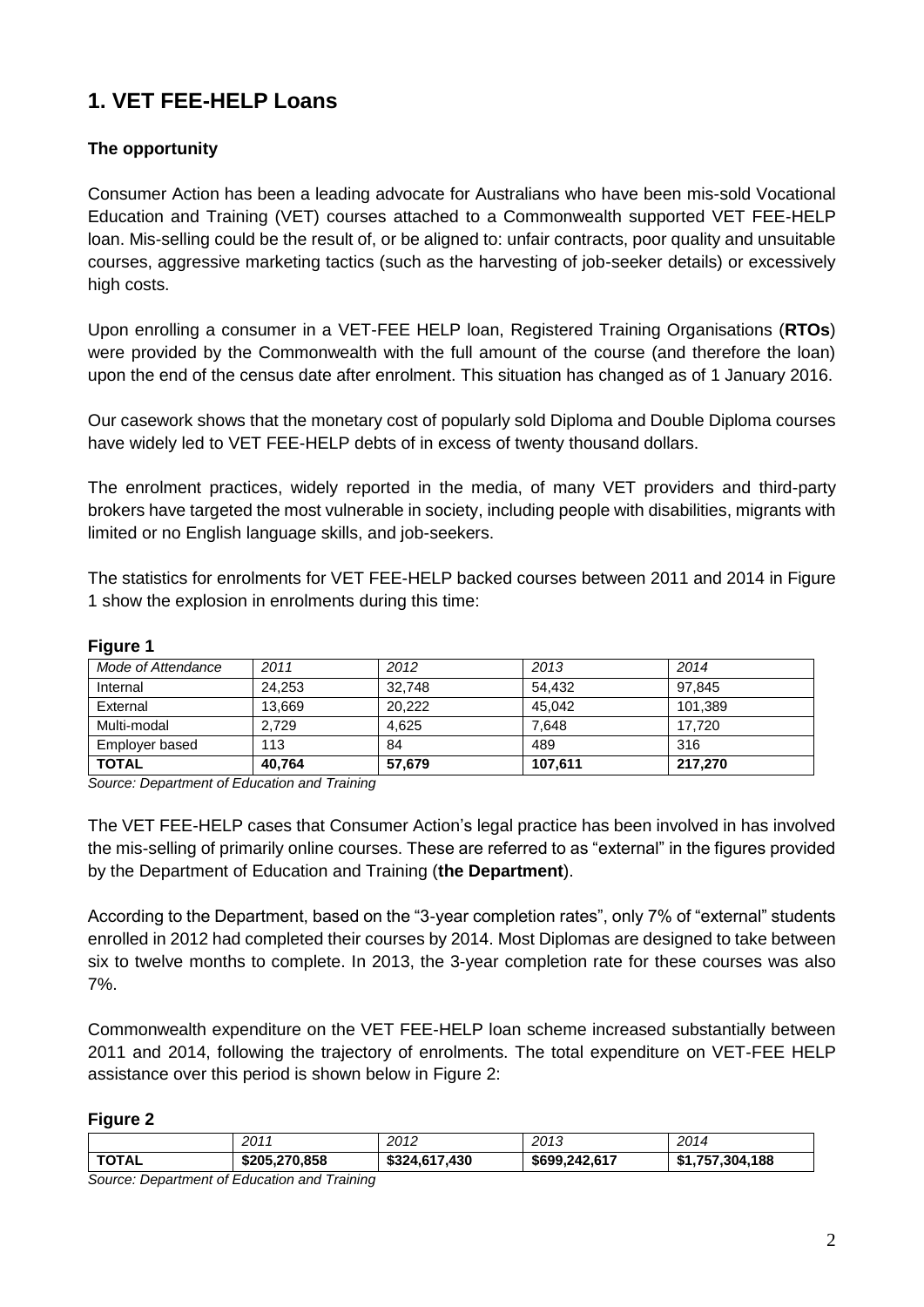It is worth looking at the average annual tuition fee per "equivalent full-time student load" (**EFTSL**). The EFTSL is a measure of the study loan, for a year, of a student undertaking a course of study on a full-time basis. The annual tuition fee is shown below in Figure 3:

### **Figure 3**

wide spread.

|                                                                | 2011         | 2012    | 2013    | 2014     |  |
|----------------------------------------------------------------|--------------|---------|---------|----------|--|
| <b>TOTAL</b>                                                   | 1.814<br>\$4 | \$5.917 | \$9,549 | \$12,308 |  |
| -<br>Source:<br>Training<br>: Department of Education ،<br>and |              |         |         |          |  |

While it is impossible to accurately determine how many courses have been mis-sold, the exponential growth in both enrolments and expenditure, as well as anecdotal evidence from our case work, media reports and multiple submissions to the recent Senate Inquiry suggest the practice was

Based on these factors, we have chosen to look at "external" or online courses only, and take the conservative estimate of 50% of all VET FEE-HELP enrolments as being mis-sold. Looking at the trend of 7% completion rates over three years for "external" enrolments in 2011 and 2012, we estimate the Commonwealth may be owed in excess of \$1.5 billion on mis-sold VET FEE-HELP loans.

*NOTE: The figures for 2015 have not yet been released. For the purpose of this calculation, it is assumed that the enrolment or expenditure will remain steady at the 2014 rate.*

|                                    | 2011         | 2012         | 2013          | 2014          | $2015*$        |
|------------------------------------|--------------|--------------|---------------|---------------|----------------|
| 50% of<br>'external'<br>enrolments | 6,834        | 10,111       | 22,521        | 50,694        | 50,694*        |
| Ave. annual<br>tuition fee         | \$4.814      | \$5,917      | \$9,549       | \$12,308      | $$12,308*$     |
| <b>TOTAL</b>                       | \$32,898,876 | \$59,826,787 | \$215,053,029 | \$623,941,752 | \$623,941,752* |

#### **Figure 4**

*\* estimated figure*

### **How it is addressed**

Many VET-FEE HELP loans are bad debts waiting to happen sitting on the Government's balance sheet with little or no prospect of these funds being re-paid to the Commonwealth. Rather than waiting, all loans for uncompleted VET courses should be immediately investigated to determine whether the enrolment of a student was genuine or not. If it is considered that the enrolment was not genuine, the Commonwealth should recover the value of the VET-FEE HELP loan from the provider, and the debt wiped from the student.

Recovering these payments made to VET providers under the VET FEE-HELP loan scheme would improve the 2016/17 Budget position by an estimated \$1.2 billion over the forward estimates.

Not all of the Commonwealth funding paid to VET providers could be recovered. Already some providers, such as Phoenix Institute, have closed their operations. This explains the lower cumulative figure than that presented in Figure 4.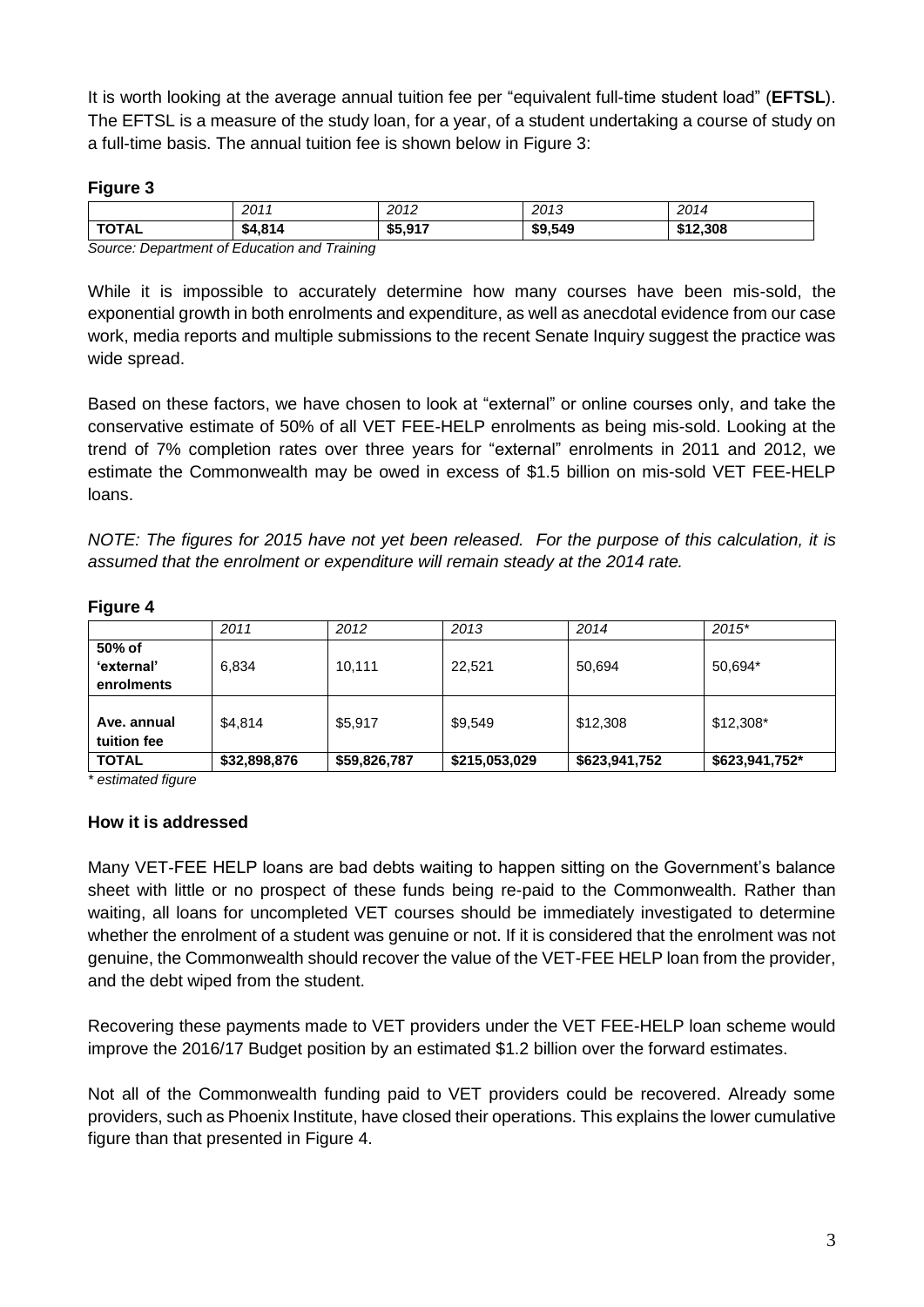## **The savings**

It is projected that action to recover funds disbursed to RTOs for mis-sold courses would deliver \$1.2 billion over the forward estimates.

Savings (\$million) – forward estimates

| <b>ITEM</b>                                                         | 2016-17 | 2017-18 | 2018-19 | 2019-20 |
|---------------------------------------------------------------------|---------|---------|---------|---------|
| Recovery of payments made to VET providers<br>(VET-FEE Help scheme) | \$300   | \$300   | \$300   | \$300   |

## **2. Access to justice**

### **The opportunity**

Legal assistance providers provide legal assistance services for low income and disadvantaged people in our community. The recipients of this assistance typically face a number of barriers to access the civil justice system, and if left unresolved, can deepen and complicate existing problems. The Productivity Commission, in its Access to Justice Inquiry Report (2014), recognised this, and found that there was a role for government in assisting the most vulnerable to uphold their legal rights and resolve legal disputes.<sup>1</sup>

Consumer Action provides free legal advice to thousands of low income and vulnerable Victorians each year. We are a specialist consumer law centre and financial counselling service, and work with generalist centres and financial counsellors in Victoria to help those who need it access justice through the courts and dispute resolution forums. We also undertake advocacy in pursuit of legislative and regulatory reform.

The Productivity Commission has acknowledged there is a need for additional funding for the sector, on the basis that not providing legal assistance can be a false economy as the costs of unresolved problems are often covered to other areas of government spending such as health care, housing and child protection. There are therefore net public benefits from legal assistance expenditure.

Former Chief Justice Gleeson commented in a speech delivered at the Australian Legal Convention in 1999: *"The expense which governments incur in funding legal aid is obvious and measurable. What is not so obvious, and not so easily measurable, but what is real and substantial, is the cost of the delay, disruption and inefficiency, which results from absence or denial of legal representation. Much of that cost is also borne, directly or indirectly, by governments. Providing legal aid is costly. So is not providing legal aid."*<sup>2</sup>

### **How it is delivered**

The funding mechanism for community legal centres and legal aid commissions is through the National Partnerships Agreement on Legal Services. The additional funding, based on the figures

<sup>&</sup>lt;u>.</u> <sup>1</sup> Productivity Commission (2014) *Access to Justice Arrangements: Inquiry Report*

<sup>2</sup> Gleeson, M (1999) *"The State of the Judicature"* speech delivered at the Australian Legal Convention, 10 October 1999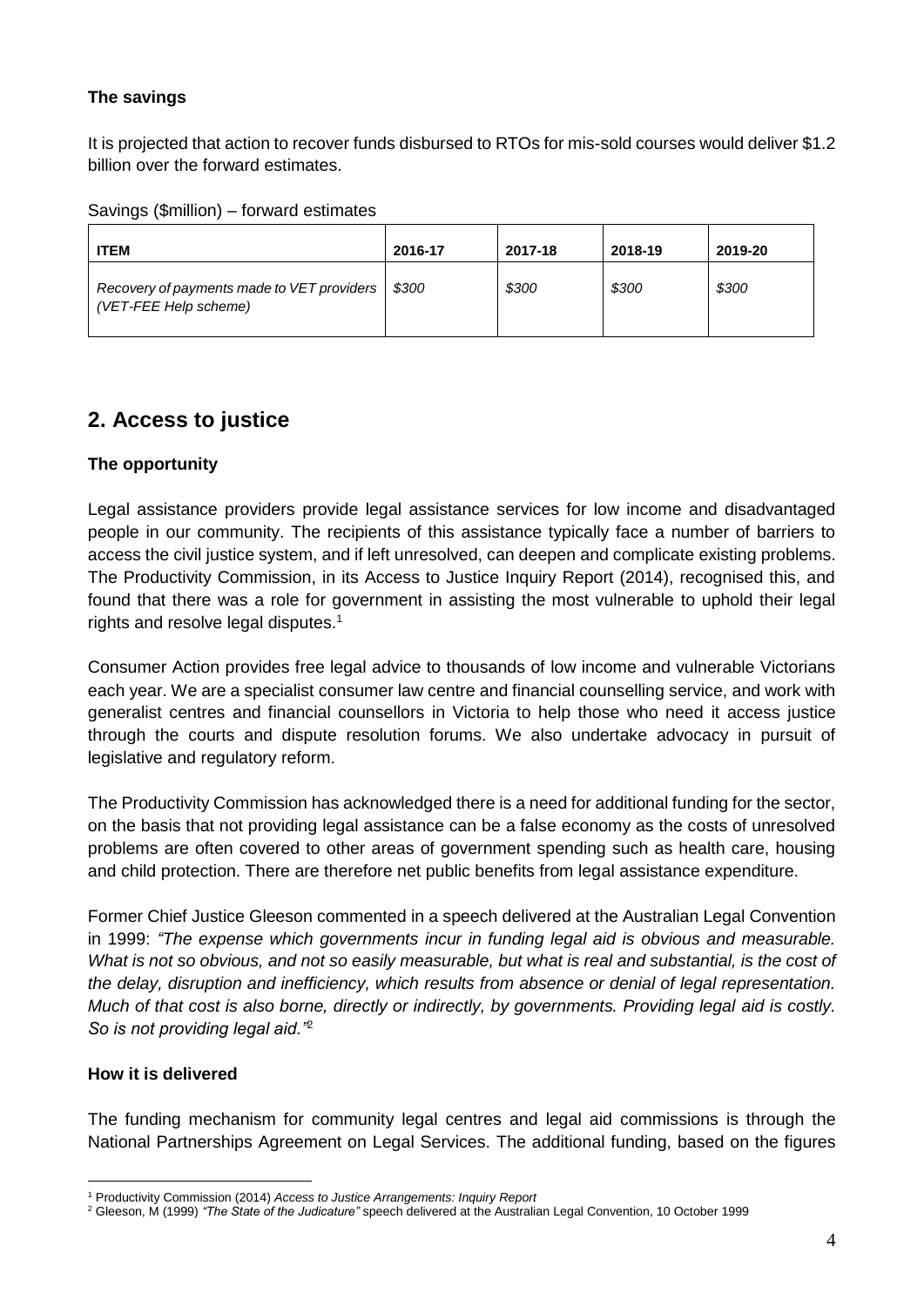recommended by the Productivity Commission, is allocated to legal aid commissions and community legal centres, with an estimated 2% CPI increase per annum, by amendment to the existing National Partnership Agreement.

### **The investment**

Total additional investment of \$610 million over four years.

### Investment (\$ million) – forward estimates

| <b>ITEM</b>                        | 2016-17   | 2017-18   | 2018-19   | 2019-20   |
|------------------------------------|-----------|-----------|-----------|-----------|
| Existing allocation <sup>3</sup>   | \$257.144 | \$248.714 | \$252.901 | \$256.838 |
| Additional investment <sup>4</sup> | \$148.0   | \$150.96  | \$153.98  | \$157.06  |

# **3. Financial Counselling**

## **The opportunity**

Financial counsellors assist people in financial difficulty. They provide information, support, and advocacy to help those in need deal with their immediate financial situation and minimise the risk of future financial problems. The majority of financial counsellors work in community organisations, and their services are free, confidential and independent.

Consumer Action provides email and telephone financial counselling to Victorians experiencing financial difficulty. We are recognised as the first point of telephone contact in Victoria for anyone with financial counselling issues. Where the problems cannot be tackled by phone or email, we will refer clients to financial counsellors in their local community for face to face assistance.

The most common causes of financial difficulty is a change of circumstances in a person's life. This can include unemployment, illness or relationship breakdown. Many of our clients are also on very low incomes, such as NewStart allowance, and are unable to make ends meet. Failure of a small or family business, and poor financial advice, can also be a pathway to financial difficulty.

Financial Counselling Australia (**FCA**), the sector peak body, estimates there are 2.5 million Australians living in households of high financial stress. A best practice standard would allow for the equivalent of one financial counsellor available for every 2,000 people in financial difficulty. This therefore requires a national workforce of 1,250 FTEs, at a cost of approximately \$100,000 per annum, with all associated on costs. At a total estimate of \$125 million per annum, it would seem fair that the Commonwealth fund 50%, or \$62 million. However, current funding is \$15 million.

Funding cuts for financial counselling services in the majority of Australia were announced in December 2014 and took effect from 1 July 2015. Funding cuts for services where income management is in place—Northern Territory, Shepparton (Vic), Bankstown (NSW), Playford, APY

<sup>&</sup>lt;u>.</u> <sup>3</sup> National Partnership Agreement on Legal Services 1 July 2015 – 30 June 2020

<sup>4</sup> Based on Productivity Commission recommended additional investment plus 2% CPI per annum